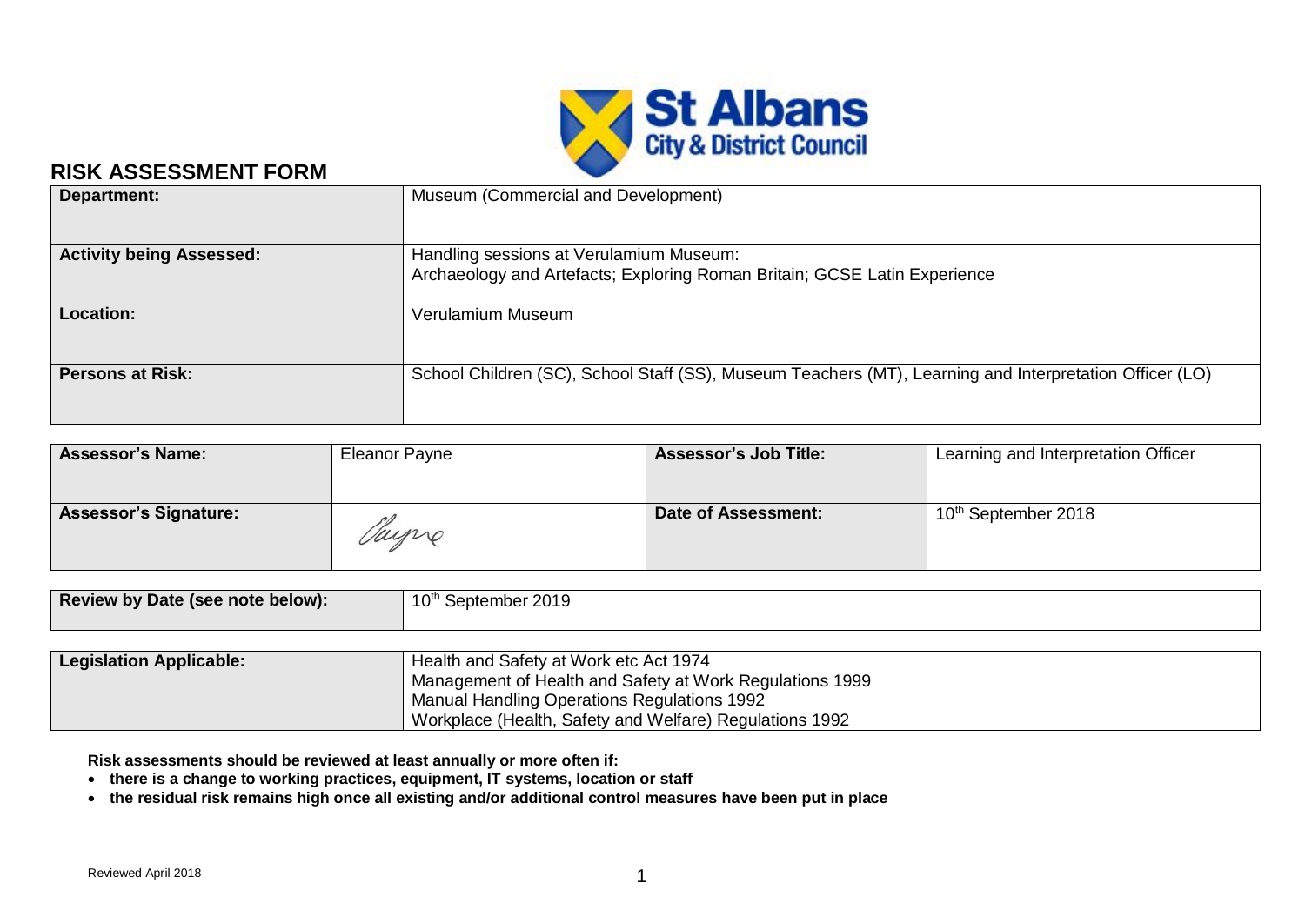- **there is an accident or near miss (reportable) or long term sickness relating to the activity**
- **unsatisfactory issues are identified by safety checks and/or monitoring or through complaint**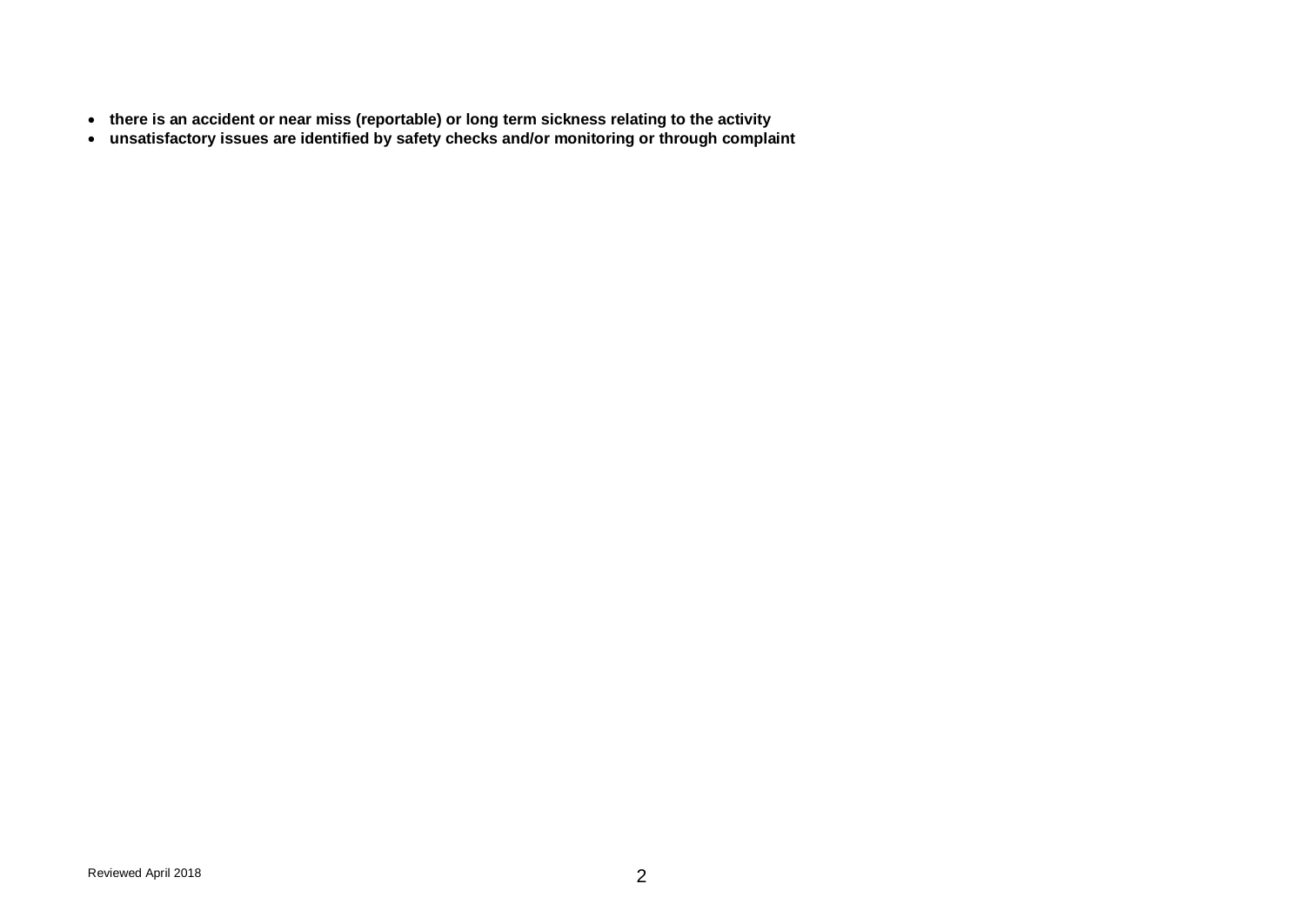| No.          | <b>Hazard</b><br>Who might be harmed?<br>How?                                                                      | L.             | ${\mathsf S}$  | $\mathsf{R}$ | <b>Control Measures (Existing)</b>                                                                                                                                                                                                                                                                                                                                                                                                                                                                                                                           | $\mathsf{L}$   | ${\mathsf S}$  | $\mathsf{R}$   | <b>Control Measures (Additional)</b> | L | $\mathbf{s}$ | <b>RR</b> | <b>Date Additional</b><br><b>Control Measures</b><br><b>Completed</b> |
|--------------|--------------------------------------------------------------------------------------------------------------------|----------------|----------------|--------------|--------------------------------------------------------------------------------------------------------------------------------------------------------------------------------------------------------------------------------------------------------------------------------------------------------------------------------------------------------------------------------------------------------------------------------------------------------------------------------------------------------------------------------------------------------------|----------------|----------------|----------------|--------------------------------------|---|--------------|-----------|-----------------------------------------------------------------------|
| $\mathbf 1$  | Handling all types of<br>objects the risks being<br>varied and details below<br>At risk: (MT), (SC),<br>(SS), (LO) | 2 <sup>1</sup> | $\overline{2}$ | 4            | THE FOLLOWING<br>MEASURE APPLIES TO ALL<br><b>TYPES OF OBJECTS:</b><br>LO has selected appropriate<br>objects for the session and<br>will monitor their usage and<br>suitably on a regular basis (at<br>least annually). This will be<br>done in partnership with the<br>museum teaching team and<br>in response to feedback from<br>schools.<br>Should an incident occur, the<br>entire session will be<br>reviewed and the handling<br>objects will be risk assessed<br>again.<br>Specific risks with particular<br>types of object are detailed<br>below. |                | $\overline{2}$ | $\overline{2}$ |                                      |   |              |           |                                                                       |
| $\mathbf{2}$ | Handling heavy objects<br>that could fall or drop<br>onto hands and/or feet.<br>At risk: (MT), (SC),<br>(SS), (LO) | 3 <sup>1</sup> | $\overline{2}$ | 6            | MT will explain and<br>demonstrate appropriate<br>handling of objects to the SC<br>and SS at the beginning of<br>and throughout the teaching<br>session as appropriate.<br>These being:<br>Using two hands when<br>$\circ$<br>holding and lifting objects<br>Holding objects over a<br>$\circ$<br>table at all times                                                                                                                                                                                                                                         | $\overline{2}$ | $\overline{2}$ | $\overline{4}$ |                                      |   |              |           |                                                                       |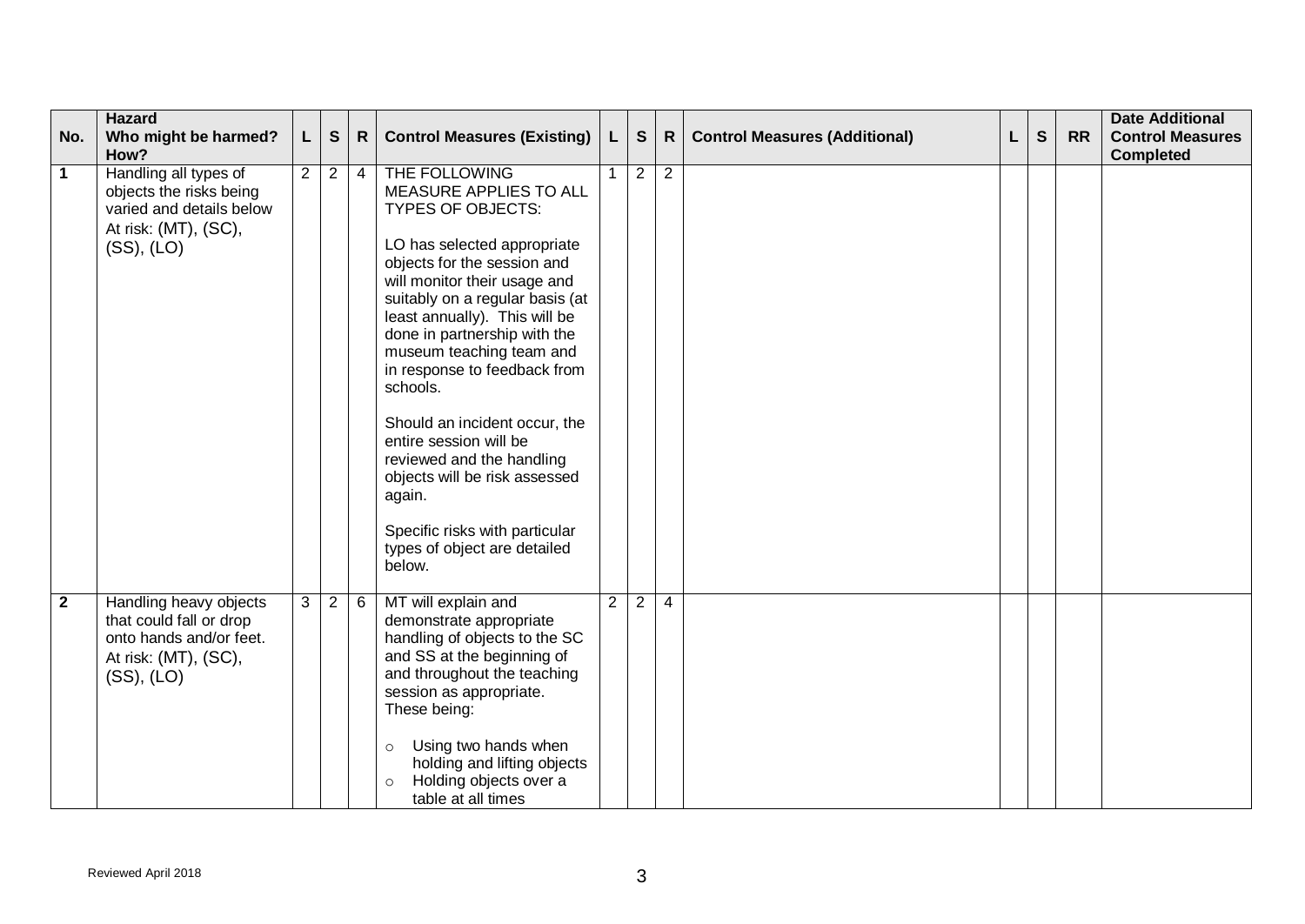| No.          | <b>Hazard</b><br>Who might be harmed?                                                                                     | L. | ${\mathsf s}$  | $\mathsf{R}$ | <b>Control Measures (Existing)</b>                                                                                                                                                                                                                                                                                                                                                                                                                                                                                                                                                               | $\mathsf{L}$   | ${\bf S}$      | $\mathsf{R}$   | <b>Control Measures (Additional)</b> | L | S | <b>RR</b> | <b>Date Additional</b><br><b>Control Measures</b> |
|--------------|---------------------------------------------------------------------------------------------------------------------------|----|----------------|--------------|--------------------------------------------------------------------------------------------------------------------------------------------------------------------------------------------------------------------------------------------------------------------------------------------------------------------------------------------------------------------------------------------------------------------------------------------------------------------------------------------------------------------------------------------------------------------------------------------------|----------------|----------------|----------------|--------------------------------------|---|---|-----------|---------------------------------------------------|
|              | How?                                                                                                                      |    |                |              |                                                                                                                                                                                                                                                                                                                                                                                                                                                                                                                                                                                                  |                |                |                |                                      |   |   |           | <b>Completed</b>                                  |
|              |                                                                                                                           |    |                |              | Advising visitors to lift<br>$\circ$<br>objects only if this is<br>manageable for them<br>(through testing of the<br>weight of the object by<br>moving it on the table<br>only at first) and that this<br>is an individual judgment<br>(not uniform or dependant<br>on age)<br>Advising not lifting the<br>$\circ$<br>object above a height of<br>approx. 10 cm from the<br>table<br>LO will ask for the SS to<br>support and supervise the SC<br>at all times.<br>LO has labelled objects that<br>should not be lifted or that are<br>particularly heavy. The MT<br>will always advise caution. |                |                |                |                                      |   |   |           |                                                   |
| $\mathbf{2}$ | Handling objects with<br>moving parts and<br>mechanisms that could<br>trap fingers.<br>At risk: (MT), (SC),<br>(SS), (LO) | 3  | $\overline{2}$ | 6            | MT will explain and<br>demonstrate appropriate<br>handling of objects to the SC<br>and SS at the beginning of<br>and throughout the teaching<br>session as appropriate.<br>These being:<br>Taking time and care<br>$\circ$<br>when handling objects<br>that have moving parts,<br>being careful not to force                                                                                                                                                                                                                                                                                     | $\overline{2}$ | $\overline{2}$ | $\overline{4}$ |                                      |   |   |           |                                                   |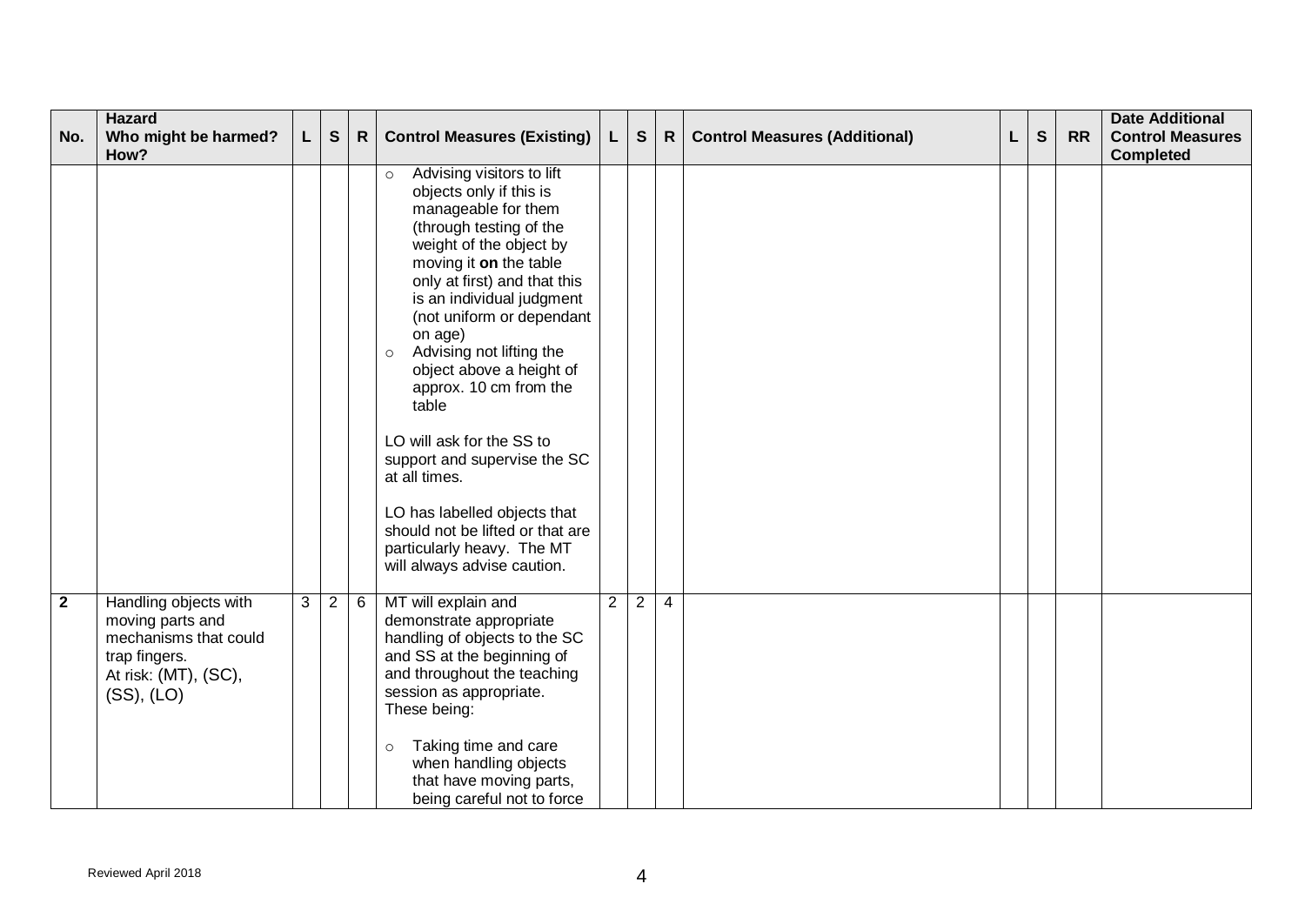| No.                     | <b>Hazard</b><br>Who might be harmed?<br>How?                                                                                                     | L.             | ${\mathsf s}$  | $\mathsf{R}$               | <b>Control Measures (Existing)</b>                                                                                                                                                                                                                                                                                                                                                                                                                                                                                                   | L.             | $\mathbf{s}$   | $\mathsf{R}$ | <b>Control Measures (Additional)</b> | L | S | <b>RR</b> | <b>Date Additional</b><br><b>Control Measures</b><br><b>Completed</b> |
|-------------------------|---------------------------------------------------------------------------------------------------------------------------------------------------|----------------|----------------|----------------------------|--------------------------------------------------------------------------------------------------------------------------------------------------------------------------------------------------------------------------------------------------------------------------------------------------------------------------------------------------------------------------------------------------------------------------------------------------------------------------------------------------------------------------------------|----------------|----------------|--------------|--------------------------------------|---|---|-----------|-----------------------------------------------------------------------|
|                         |                                                                                                                                                   |                |                |                            | or push anything if it<br>resists<br>Asking SC and SS not to<br>$\circ$<br>put their fingers into small<br>parts of objects in case<br>they get stuck or lodged.                                                                                                                                                                                                                                                                                                                                                                     |                |                |              |                                      |   |   |           |                                                                       |
| $\overline{\mathbf{3}}$ | Handling objects with<br>sharp or rough edges that<br>could cause injuries such<br>as cuts and lacerations.<br>At risk: (MT), (SC),<br>(SS), (LO) | 3              | $\overline{2}$ | 6                          | MT will explain and<br>demonstrate appropriate<br>handling of objects to the SC<br>and SS at the beginning of<br>and throughout the teaching<br>session as appropriate.<br>These being:<br>Taking time and care<br>$\circ$<br>when handling sharp<br>objects<br>Any sharp objects will be<br>highlighted at the beginning<br>of the session by the MT.<br>LO will only select objects<br>that are appropriate for<br>handling. Where necessary<br>these objects are secured in<br>plastazote and inside<br>transparent sealed boxes. | $\overline{2}$ | $\overline{2}$ | 4            |                                      |   |   |           |                                                                       |
| $\overline{\mathbf{4}}$ | Handling small objects or<br>objects with small parts<br>that could be ingested<br>creating a choking<br>potential.<br>At risk: (SC)              | $\overline{2}$ | 5 <sup>5</sup> | $\overline{1}$<br>$\Omega$ | MT will explain and<br>demonstrate appropriate<br>handling of objects to the SC<br>and SS at the beginning of<br>and throughout the teaching<br>session as appropriate.                                                                                                                                                                                                                                                                                                                                                              |                | 5              | 5            |                                      |   |   |           |                                                                       |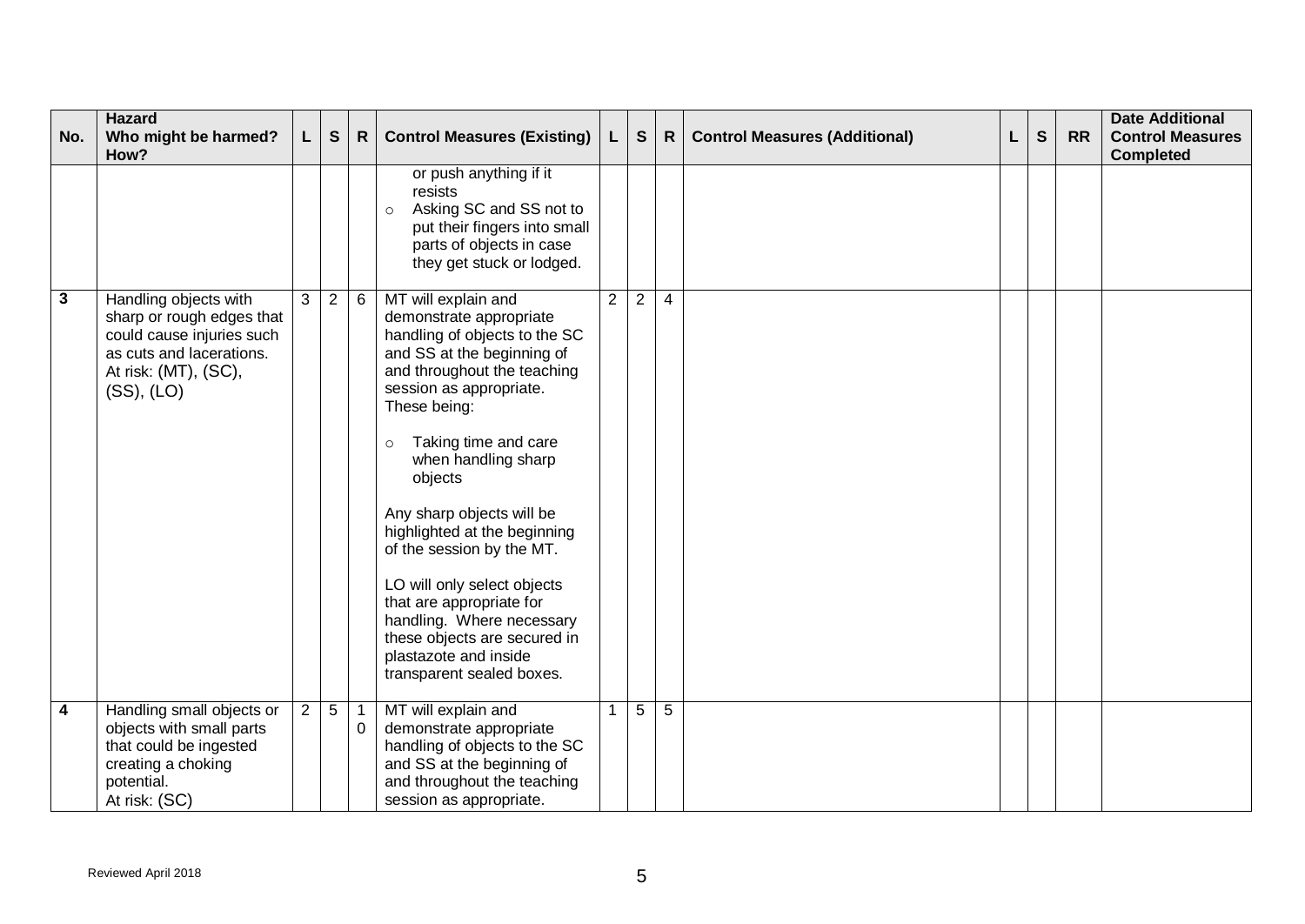| No. | <b>Hazard</b><br>Who might be harmed?<br>How?                                                                                                                                                                                  |   | $\mathbf{s}$   | $\mathsf{R}$ | <b>Control Measures (Existing)</b>                                                                                                                                                                                                                                                                                                                                                                                                                                            | $\lfloor$      | ${\bf S}$      | $\mathsf{R}$   | <b>Control Measures (Additional)</b> | L | S | <b>RR</b> | <b>Date Additional</b><br><b>Control Measures</b><br><b>Completed</b> |
|-----|--------------------------------------------------------------------------------------------------------------------------------------------------------------------------------------------------------------------------------|---|----------------|--------------|-------------------------------------------------------------------------------------------------------------------------------------------------------------------------------------------------------------------------------------------------------------------------------------------------------------------------------------------------------------------------------------------------------------------------------------------------------------------------------|----------------|----------------|----------------|--------------------------------------|---|---|-----------|-----------------------------------------------------------------------|
|     |                                                                                                                                                                                                                                |   |                |              | LO has secured all small<br>objects in plastazote.                                                                                                                                                                                                                                                                                                                                                                                                                            |                |                |                |                                      |   |   |           |                                                                       |
| 5   | Handling objects made<br>from materials that could<br>create sharp edges if<br>dropped and broken (e.g.<br>glass, pottery) that could<br>cause injuries such as<br>cuts and lacerations.<br>At risk: (MT), (SC),<br>(SS), (LO) | 3 | $\overline{2}$ | 6            | MT will explain and<br>demonstrate appropriate<br>handling of objects to the SC<br>and SS at the beginning of<br>and throughout the teaching<br>session as appropriate.<br>These being:<br>Explaining that particular<br>$\circ$<br>caution is required when<br>handling glass and<br>pottery due to potential of<br>breakages and<br>associated potential<br>injuries<br>All glass objects are<br>$\circ$<br>secured in plastazote and<br>inside transparent sealed<br>boxes | $\overline{2}$ | $\overline{2}$ | $\overline{4}$ |                                      |   |   |           |                                                                       |
| 6   | Wearing costumes<br>containing fibres that<br>could cause an allergic<br>reaction (e.g. wool).<br>At risk: (SC)                                                                                                                | 3 | $\mathbf{1}$   | 3            | Schools are asked to notify<br>the LO if there are any<br>allergies identified with their<br>visiting SC when they book to<br>visit the museum. If any are<br>disclosed the following<br>measures are put in place:<br>The MT will ask the SS to<br>$\circ$<br>notify them of the relevant<br>SC when they enter the<br>lecture room                                                                                                                                          | 1 <sup>1</sup> | $\mathbf{1}$   | $\mathbf{1}$   |                                      |   |   |           |                                                                       |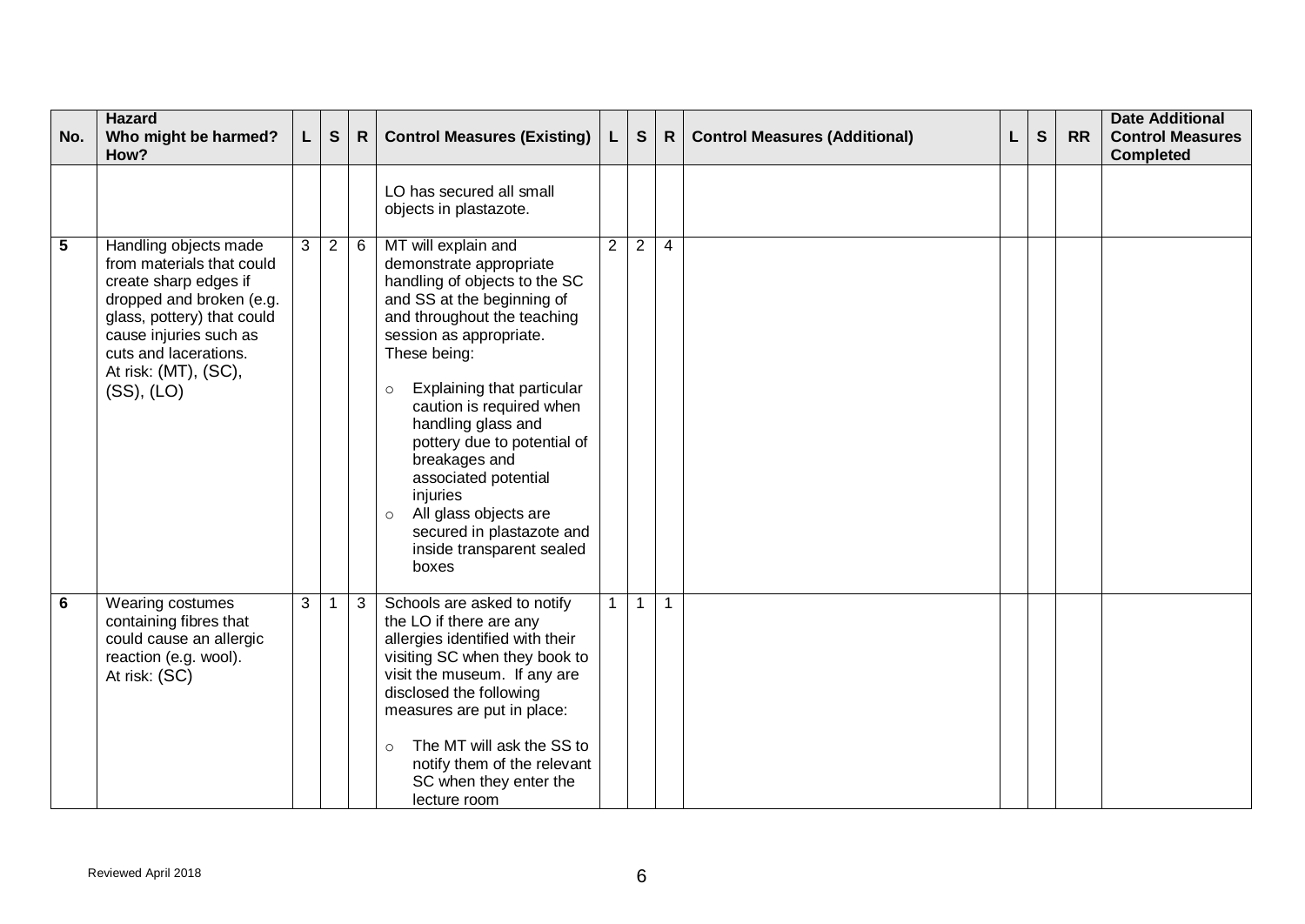| No.            | <b>Hazard</b><br>Who might be harmed?<br>How?                                                                                               |                | $\mathbf{s}$         | $\mathsf{R}$               | <b>Control Measures (Existing)</b>                                                                                                                                                                                                                                                   | $\mathsf{L}$   | S            | $\mathsf{R}$   | <b>Control Measures (Additional)</b> | L | S | <b>RR</b> | <b>Date Additional</b><br><b>Control Measures</b><br><b>Completed</b> |
|----------------|---------------------------------------------------------------------------------------------------------------------------------------------|----------------|----------------------|----------------------------|--------------------------------------------------------------------------------------------------------------------------------------------------------------------------------------------------------------------------------------------------------------------------------------|----------------|--------------|----------------|--------------------------------------|---|---|-----------|-----------------------------------------------------------------------|
|                |                                                                                                                                             |                |                      |                            | The relevant SC will not<br>$\circ$<br>be selected to dress up<br>The costumes will be kept<br>$\circ$<br>away from the main<br>tables in the lecture room<br>to avoid contamination                                                                                                 |                |              |                |                                      |   |   |           |                                                                       |
| $\overline{7}$ | Tripping and falling on<br>costumes and<br>accessories worn as part<br>of teaching session, e.g.<br>long tunics and belts.<br>At risk: (SC) |                | 2                    | 2                          | The MT will explain the<br>expected appropriate<br>behaviour of the SC before<br>they dress up.<br>The SC will be asked to use<br>the belts to shorten costumes<br>if necessary and will request<br>for the assistance of the SS<br>with this if necessary.                          | 1 <sup>1</sup> | $\mathbf{1}$ | 1              |                                      |   |   |           |                                                                       |
| 8              | Getting tangled in<br>costumes, causing<br>distress, claustrophobia,<br>panic, asphyxiation.<br>At risk: (SC)                               | $\overline{2}$ | $5\phantom{.0}$      | $\overline{1}$<br>$\Omega$ | The MT will explain the<br>expected appropriate<br>behaviour of the SC before<br>they dress up.<br>MT will ask the SS to assist<br>with putting on and removing<br>the costumes.                                                                                                     | 1 <sup>1</sup> | 5            | 5              |                                      |   |   |           |                                                                       |
| 9              | Being exposed to<br>culturally sensitive<br>objects and/or replicas,<br>leading to distress.<br>At risk: (SC), (SS)                         | 3 <sup>1</sup> | $\blacktriangleleft$ | 3                          | Schools are asked to notify<br>the LO if there are any needs<br>of their visiting SC that might<br>need to be addressed<br>sensitively due to different<br>cultural preferences or social<br>situations when they book to<br>visit the museum. If any are<br>disclosed the following | $\overline{2}$ | $\mathbf 1$  | $\overline{2}$ |                                      |   |   |           |                                                                       |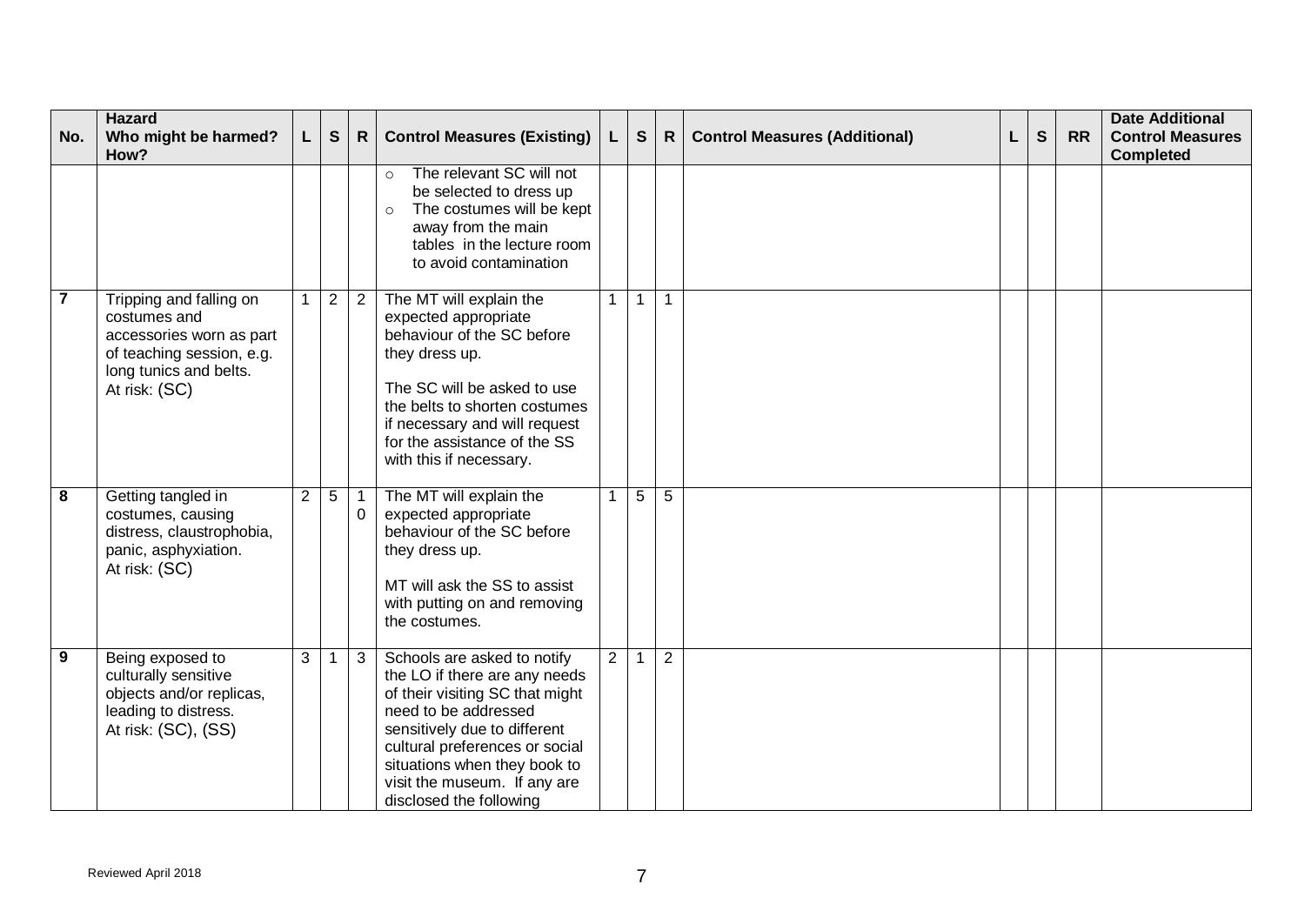| No.             | Hazard<br>Who might be harmed?<br>How?                                                                                                                     | L,             | $\mathbf{s}$   | $\mathsf{R}$   | <b>Control Measures (Existing)</b>                                                                                                                                                                                                                                                                                                                                                                                                                                                                                                          | L | $\mathbf{s}$   | R              | <b>Control Measures (Additional)</b> | L | $\mathbf{s}$ | <b>RR</b> | <b>Date Additional</b><br><b>Control Measures</b><br><b>Completed</b> |
|-----------------|------------------------------------------------------------------------------------------------------------------------------------------------------------|----------------|----------------|----------------|---------------------------------------------------------------------------------------------------------------------------------------------------------------------------------------------------------------------------------------------------------------------------------------------------------------------------------------------------------------------------------------------------------------------------------------------------------------------------------------------------------------------------------------------|---|----------------|----------------|--------------------------------------|---|--------------|-----------|-----------------------------------------------------------------------|
|                 |                                                                                                                                                            |                |                |                | measures are put in place:<br>Removal of the oyster<br>$\circ$<br>shells from the dining<br>table<br>Removal of any other<br>$\circ$<br>objects of concern upon<br>request                                                                                                                                                                                                                                                                                                                                                                  |   |                |                |                                      |   |              |           |                                                                       |
| $\overline{10}$ | Tripping and falling over<br>table and chair legs or<br>falling off chairs in the<br>museum teaching<br>room $(s)$ .<br>At risk: (MT), (SC),<br>(SS), (LO) | $\overline{2}$ | $\overline{2}$ | $\overline{4}$ | MT will explain to the group<br>the expectations when<br>moving around the lecture<br>room and will request the<br>support of the SS to<br>implement this. These being:<br>Being aware of their<br>$\circ$<br>surroundings and other<br>people before moving.<br>Not running or rushing<br>$\circ$<br>around the room.<br>Leaving all chair legs on<br>$\circ$<br>the floor at all times when<br>seated.<br>Not sitting on the tables.<br>$\circ$<br>Pushing chairs in and<br>$\circ$<br>under the table before<br>moving to another table. | 1 | $\overline{2}$ | $\overline{2}$ |                                      |   |              |           |                                                                       |

| <b>Risk Assessment Reviewed as</b><br><b>Acceptable by Accountable Manager:</b> | Simon West | Signed:           |                               |  |  |  |
|---------------------------------------------------------------------------------|------------|-------------------|-------------------------------|--|--|--|
| Date:                                                                           | 14/9/18    | <b>Job Title:</b> | <b>District Archaeologist</b> |  |  |  |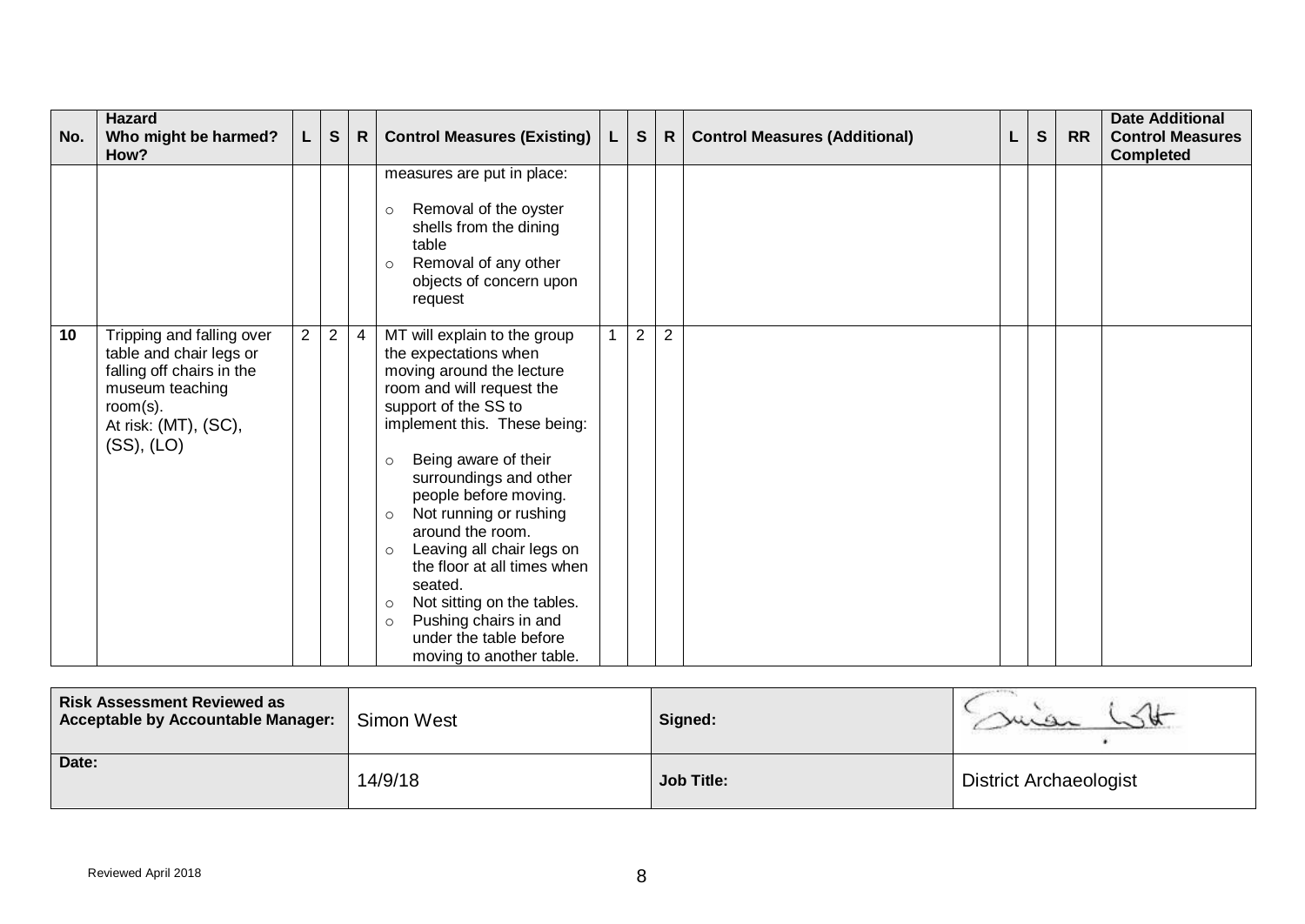# **RISK ASSESSMENT GUIDANCE**

### **1. Methodology**

The Risk Assessment should be conducted by a competent person and completed through information obtained by observation of the activity, interviewing key staff and a review of documentation.

#### **2. Hazard and Risk**

A hazard is something which has the potential to cause harm; a risk is the likelihood that the harm from a hazard will occur given the adequacy of the existing arrangements. Therefore to assess risk, the controls, procedures and working practices are examined.

#### **3. Assessing Risk**

Risk = Likelihood x Severity. To estimate likelihood and severity the following ranking classification should be used:

#### a) Likelihood

- Very Unlikely There is a 1 in a million chance of the hazardous event happening
- 
- Unlikely There is a 1 in a 100,000 chance of the hazardous event happening<br>Fairly Likely There is a 1 in a 10,000 chance of the hazardous event happening
- There is a 1 in a 10,000 chance of the hazardous event happening
- 
- Likely There is a 1 in a 1,000 chance of the hazardous event happening<br>■ Very Likely There is a 1 in a 100 chance of the hazardous event happening
- There is a 1 in a 100 chance of the hazardous event happening

#### b) Severity

- Insignificant No injury
- Minor Minor injuries needing first aid
- Moderate  $-$  Up to three days absence
- Major More than three days absence
- Catastrophic Life changing injuries or death

The following hazard matrix should then be used to calculate the risk rating for the activity.

Scores should be given 1) prior to any control measures being in place, 2) following the introduction of existing control measures and 3) following the introduction of any additional control measures identified to reduce risk. If you do not have any additional controls transfer the total calculated at 2) to the RR column.

The final column (RR) is the residual risk for the activity and action where required should be taken in accordance with the table below.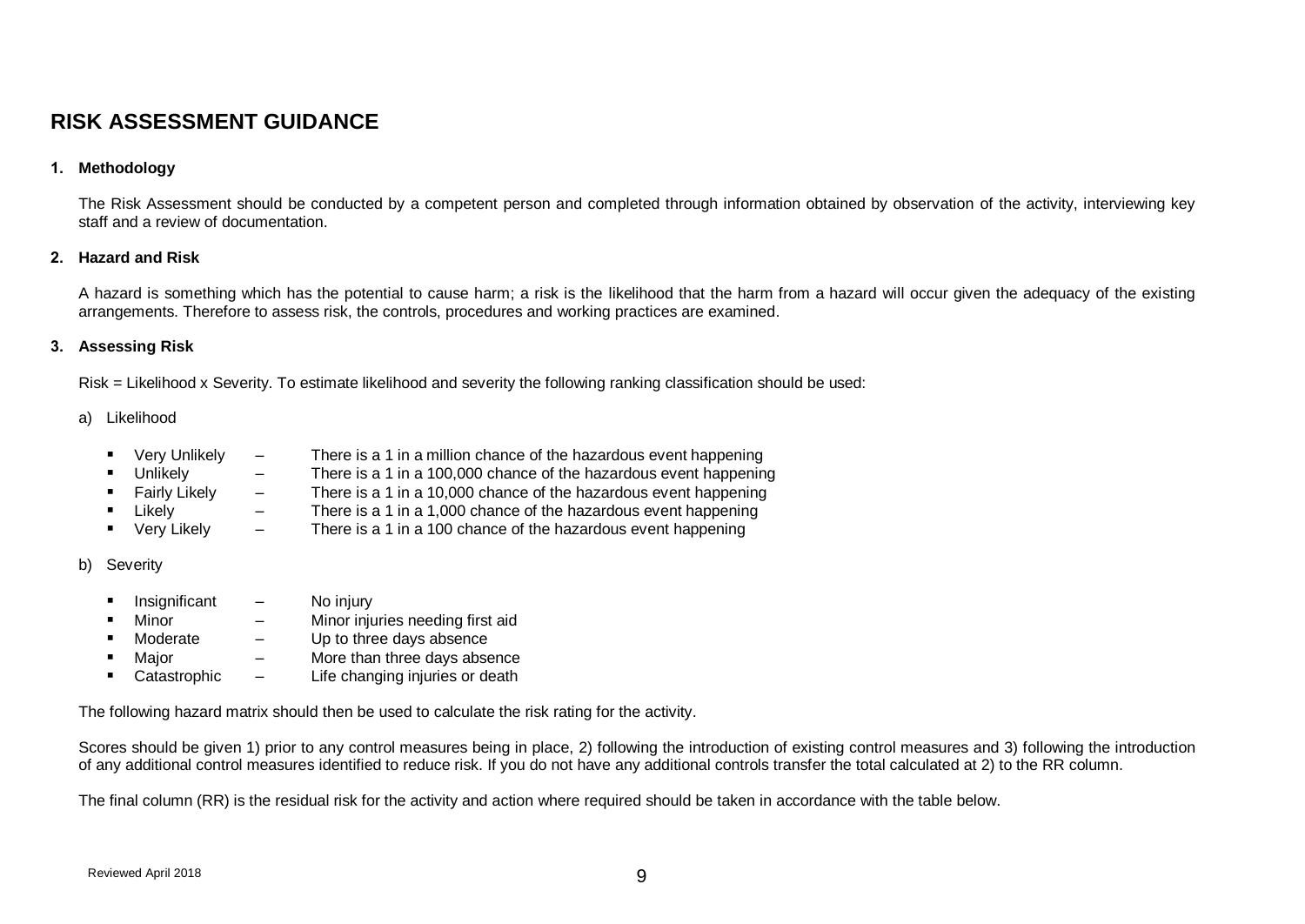|            |                            |                         |                                                                                                    | <b>Severity</b>         |                 |                                    |                                        |  |
|------------|----------------------------|-------------------------|----------------------------------------------------------------------------------------------------|-------------------------|-----------------|------------------------------------|----------------------------------------|--|
|            | <b>Very Likely</b>         | 5                       | $5\overline{)}$                                                                                    | 10                      | 15              | 20                                 | 25                                     |  |
|            | Likely                     | $\overline{\mathbf{4}}$ | $\overline{\mathbf{4}}$                                                                            | $\overline{\mathbf{8}}$ | 12              | 16                                 | 20                                     |  |
| Likelihood | <b>Fairly Likely</b>       | $\mathbf{3}$            | $\overline{3}$                                                                                     | $6\phantom{a}$          | 9               | 12                                 | 15                                     |  |
|            | <b>Unlikely</b>            | $\mathbf{2}$            | $\overline{2}$                                                                                     | $\overline{\mathbf{4}}$ | $6\phantom{a}$  | $\overline{\mathbf{8}}$            | 10                                     |  |
|            | <b>Very Unlikely</b>       | $\mathbf{1}$            | 1                                                                                                  | $\overline{2}$          | 3               | 4                                  | 5 <sup>5</sup>                         |  |
|            |                            |                         | $\mathbf{1}$                                                                                       | $\overline{2}$          | $\overline{3}$  | $\overline{\mathbf{4}}$            | $\overline{5}$                         |  |
|            |                            |                         | Insignificant                                                                                      | <b>Minor</b>            | <b>Moderate</b> | <b>Major</b>                       | Catastrophic                           |  |
|            |                            |                         | he following table should then be used to rate the residual risk level and plan corrective action: |                         |                 |                                    |                                        |  |
|            | <b>Residual Risk Level</b> |                         |                                                                                                    | <b>Tolerance Level</b>  |                 | <b>Comments</b>                    |                                        |  |
| $1 - 4$    |                            |                         | Acceptable                                                                                         |                         |                 | controls are maintained            | No further action required, but ensure |  |
| $5 - 9$    |                            |                         | Adequate                                                                                           |                         |                 | Look to improve at the next review |                                        |  |
|            |                            |                         | Tolerable                                                                                          |                         |                 | timescale                          | Look to improve within a specified     |  |
| $10 - 16$  |                            |                         |                                                                                                    |                         |                 |                                    |                                        |  |

| <b>Residual Risk Level</b> | <b>Tolerance Level</b> | <b>Comments</b>                                                   |
|----------------------------|------------------------|-------------------------------------------------------------------|
| $1 - 4$                    | Acceptable             | No further action required, but ensure<br>controls are maintained |
| $5 - 9$                    | Adequate               | Look to improve at the next review                                |
| $10 - 16$                  | Tolerable              | Look to improve within a specified<br>timescale                   |
| $17 - 25$                  | Unacceptable           | Stop activity and make immediate<br>improvements                  |